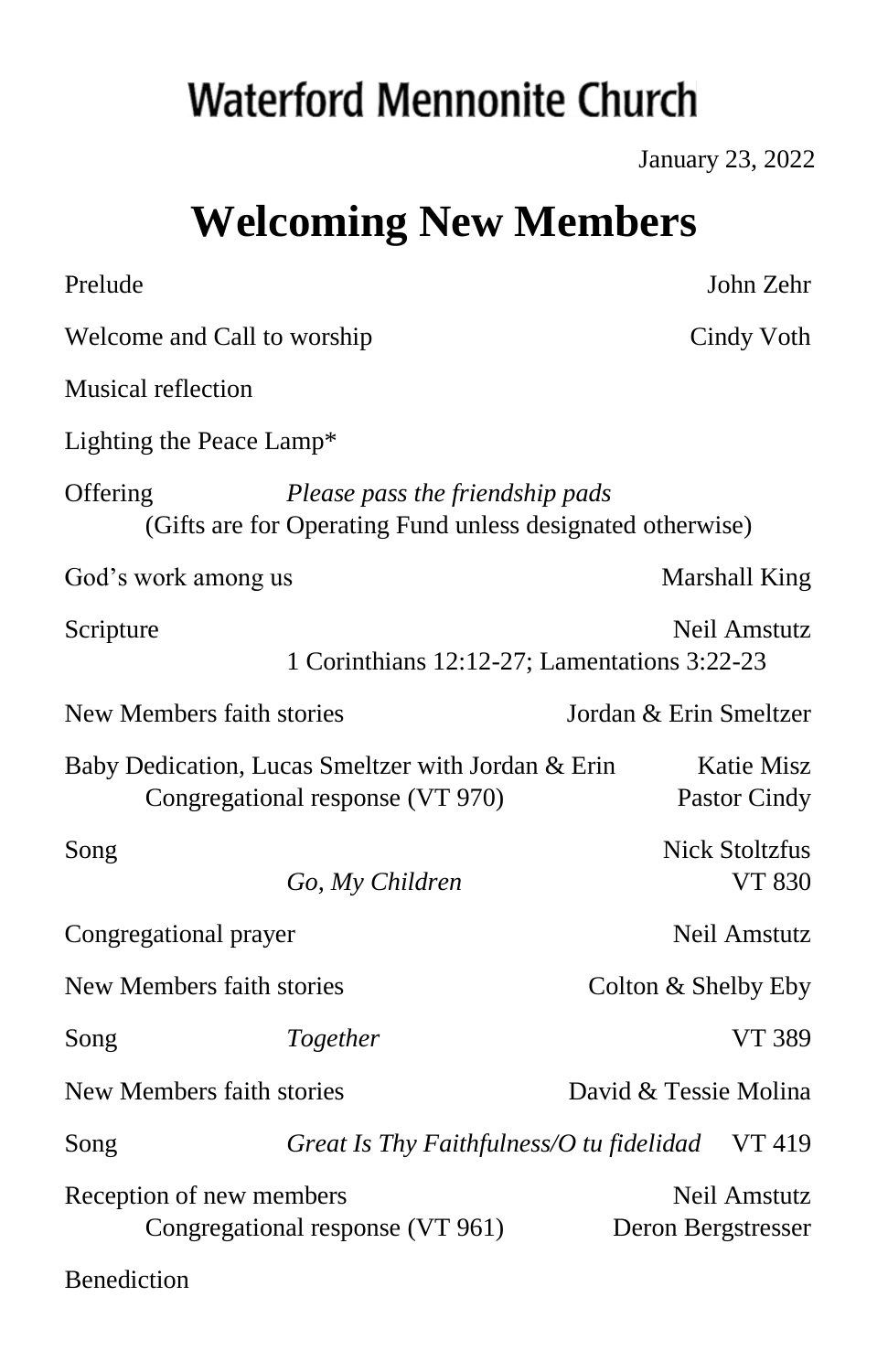VT = Voices Together; SJ = *Sing the Journey; SS = Sing the Story* 

\*We light the peace lamp every Sunday to lament all unnecessary and violent loss of life around the world.

#### **Welcome Guests**

We are glad to have you join us in worship today. If you have young children, there are sermon boards for children near the tables as you enter the worship space; please pick one up as you enter. Large print copies of the hymnal and hearing aid systems are available from the ushers.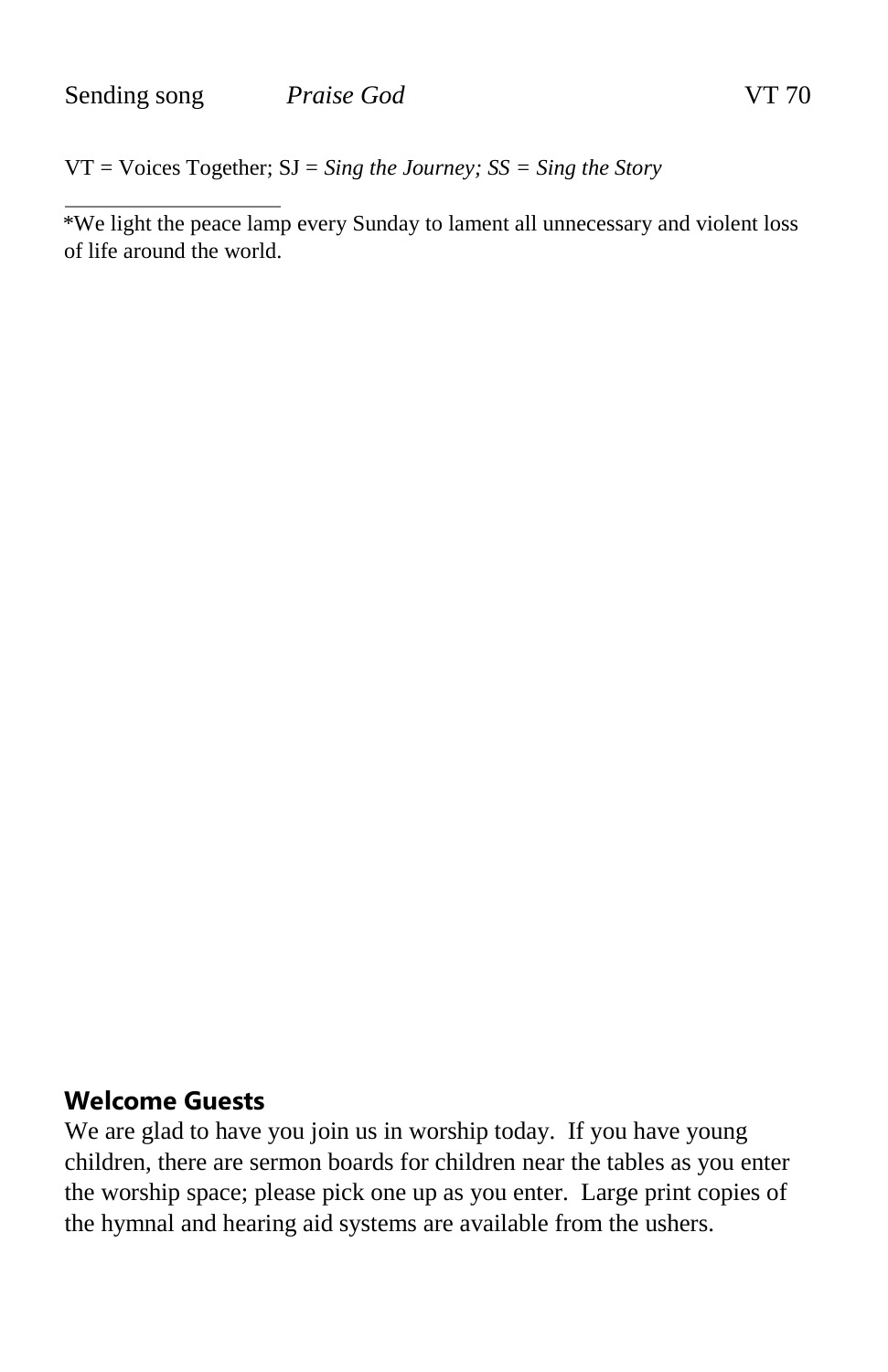## **Prayers for Brothers and Sisters**

Prayers for *Pastor Neil and Janette* as they anticipate the changes that will come as he ends his pastoral ministry.

Give thanks with *Michael and Deanna Beth Chupp* as Deanna Beth finishes chemotherapy this week.

Mennonite Mission Network requests prayer for *young people, ages 15- 22, considering participation in Youth Venture* next summer to learn about the Hopi people, immigration or civil rights in the South.

We give thanks to God with *Ed and Sharon Swartzendruber*. Ed received the great news that his latest scans came back showing no cancer.

This week we remember in prayer young adult *Lauren Hoogenboom*  who recently graduated from Ball State.

For *Fairhaven Mennonite Church* in Fort Wayne that they would be in tune with the leading of the Holy Spirit in decision-making and relationship-building in the coming year.

*Our senior adults* volunteering with SOOP and other agencies away from home this winter.